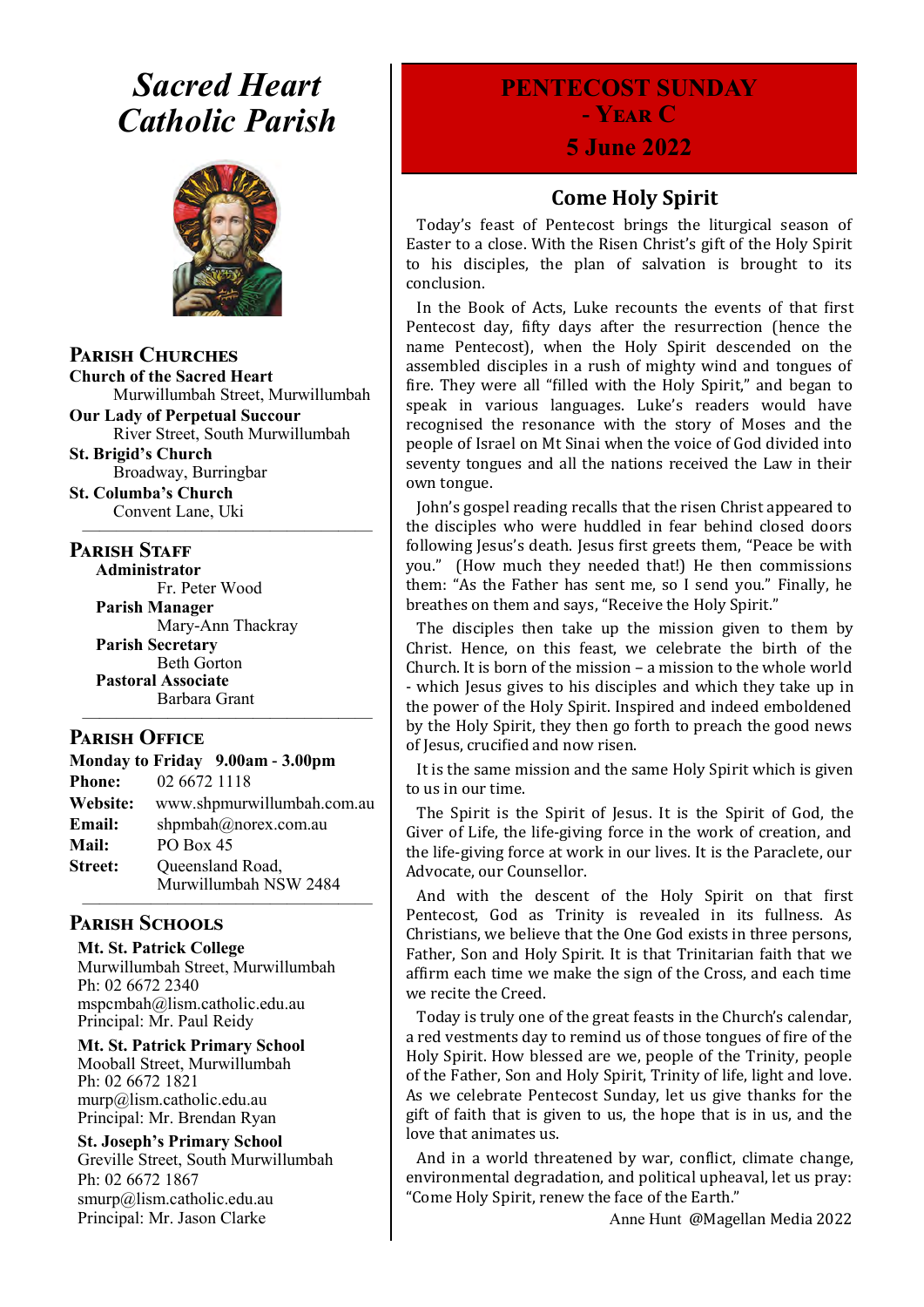# This week in the Parish

| Saturday 4  | 10:30 am - Memorial Mass   Madonna Marshall<br>Reconciliation: 5:30pm - 5:50pm<br>6:00 pm - Vigil Mass                                   |
|-------------|------------------------------------------------------------------------------------------------------------------------------------------|
| Sunday 5    | PENTECOST SUNDAY - YR C<br><b>Reconciliation: 8:30am - 8:50pm</b><br>9:00 am - Mass<br>10:00am - Parish BIG Morning Tea (see note below) |
| Monday 6    | THE BLESSED VIRGIN MARY. MOTHER OF THE CHURCH<br>Rosary & Prayers (see note)                                                             |
| Tuesday 7   | 5:30 pm - Mass                                                                                                                           |
| Wednesday 8 | 5:30 pm - Mass                                                                                                                           |
| Thursday 9  | 8:15 am - Mass                                                                                                                           |
| Friday 10   | 12 noon - Mass                                                                                                                           |
| Saturday 11 | 6:00 pm - Vigil Mass                                                                                                                     |
| Sunday 12   | THE MOST HOLY TRINITY - YR C<br>8:00 am - Mass<br>10:00am - Mass                                                                         |

# HOUR FOR PRIVATE PRAYER

Each Tuesday & Wednesday from 4:30 pm

#### **Wednesday Word**

Copies of Wednesday Word, with this weekend's readings, are available for you in the Church.

# **CHILDREN'S LITURGY**



Children's Liturgy this Sunday is held at **9am Mass.** 

**Next Sunday 12 June, Children's Liturgy will be held at 8am Mass.** 

All primary aged children are welcome to join in the children's liturgy during Mass.

# **Please Pray For:**

### **Recently Deceased**:

Sr Francesca Ryder, Nicoletta Zuecker, Alice Warne, Denzel Marden, Christian MacDonald, Michael Simpson, Henry Burns, Craig Bryant

#### **Anniversaries:**

Annie Everson

### **Those Who Are Sick:**

Baby Harry Partridge, John Flanagan, Mark Hanna, Michael Twohill, Deb Craig, Fr Anthony Lemon, James Wallace

# **Reading Roster | Year C**

#### **11/12 June | Trinity Sunday**

6 pm - Mike Brennan

- 8 am Philomena Zambelli
- 10am Lorraine Green

*Readings for the next week:*  **Trinity Sunday - Yr C**  Prov 8:22-31; Rom 5:1-5; Jn 16:12-15

# **Acknowledgement of Country**

*We would like to acknowledge the Bundjalung people who are the Traditional Owners of this land on which we gather and pray today. We pay our respects to the Elders past, present and emerging, and extend that respect to other Aboriginal and Torres Strait Islander people past, present and emerging.* 

**Rosary & Prayers** for God's Precious Infants and the Unborn Child - Monday 6 June - 9am -Sacred Heart Church.

Pregnancy Help Line: 1300 139 313

# **PENTECOST SUNDAY**

**Parish** BIG **Morning Tea Sunday 5 June after 9am Mass in College basement Please bring a plate to share. ALL WELCOME!**

**Catholic Men's Group**

June morning tea Wednesday 15 June | 10:00 am Murwillumbah Services Club Enquiries: Alex Lever 0458 817 021

**All Men Are Welcome**

# **Catholic Women's Group**

Informal meeting | Cuppa & Chat Wednesday 17 June | 10:00 am Parish Administration Centre Enquiries: Barbara Cook 026672 3377 **All Women Are Welcome**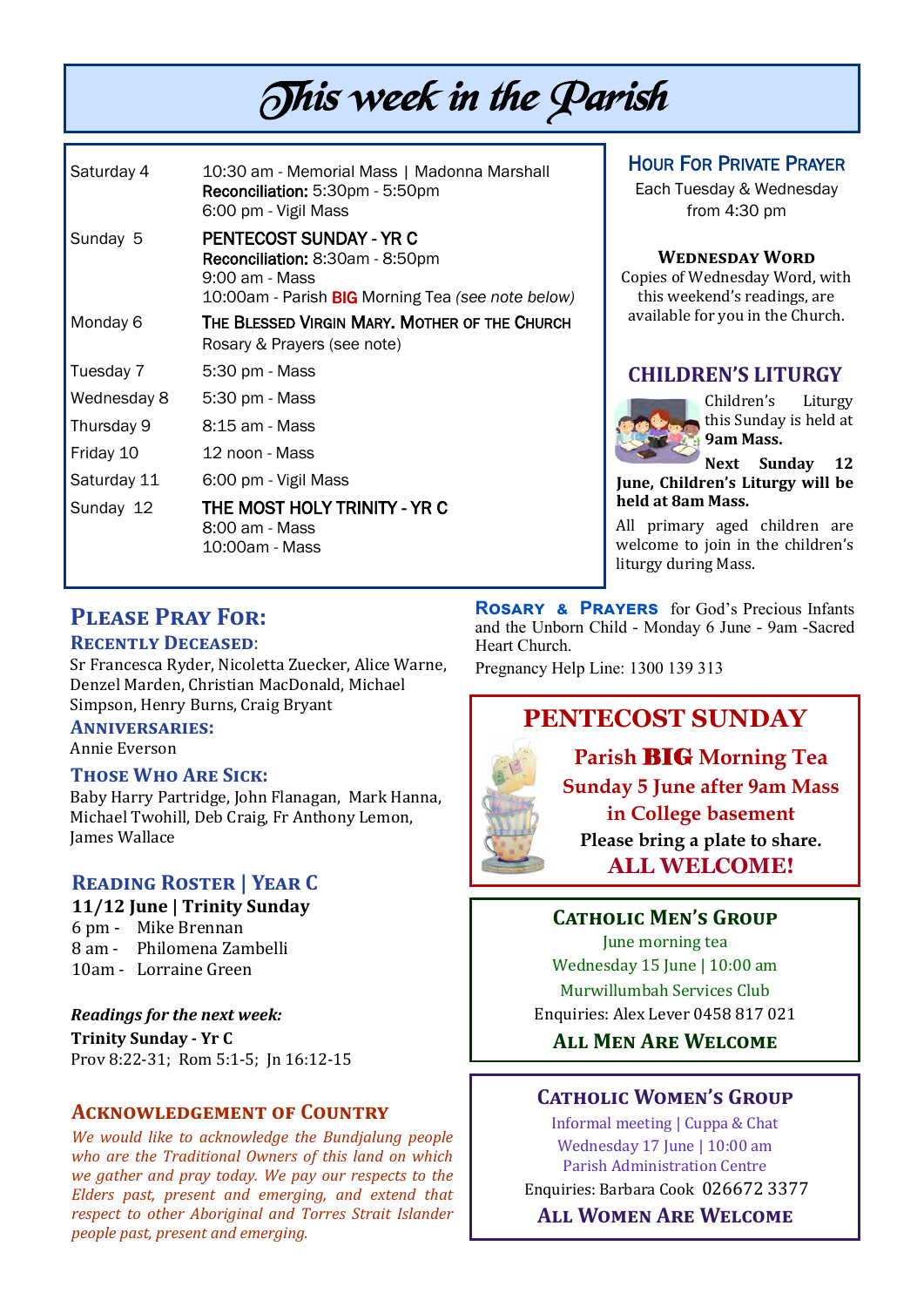# **Planned Giving Renewal 2022-2023**

#### *Give and it shall be given unto you, a full measure… overflowing." Luke 6:38*

Thank you to everyone who continues to donate to the Parish and Clergy Fund. Your continued support is much appreciated.

Our new sets of Planned Giving envelopes for 2022-2023 have arrived. For those of you who use envelopes the sets will be available for collection from 18-19 June.

For those of you who make your donations by electronic funds transfer (EFT), envelope sets will only be distributed if you specifically ask for them. EFT givers who want a set of envelopes should contact Mary-Ann by 15 June please.

If you are new to the Parish and would like to participate in our planned giving program, please contact the Parish Office. We would welcome your support of the parish.

Your donations may be made by (i) cash or cheque in a numbered set of planned giving envelopes – these are considered pledged donations and are recorded by giver in our database; (ii) anonymously using loose cash directly into collection plates or (iii) may be made online by EFT as an annual contribution or by setting up a recurring transaction – quarterly, monthly, or weekly. (EFT givers are also recorded as planned givers in our database).

Bank account details are:

First Collection – for the support of our clergy locally and in the Diocese; for our sick priests and for upkeep of our presbytery

BSB: 062 580 | A/C No: 0090 5461 | A/C Name: Presbyterium A/C Murwillumbah

**Second Collection** – for support our Parish, including maintenance of our churches and parish buildings, parish office wages and administration expenses BSB: 062 580 | A/C No: 0090 4506 | A/C Name: Catholic Church Murwillumbah

For EFT donations, please include a reference– your surname and if applicable your Planned Giving number e.g. *Jones PG 123.*

Please note that our collection plates remain at the Welcome table at the back of the church where you collect your Parish Bulletin from on arrival. We encourage you to pop your donations into the plates as you arrive at Mass or as you are leaving Mass as the plates are no longer "passed around".

Thank you again for your generous support of our parish and our priests.

# **St Vincent de Paul Society Mary MacKillop Conference, Murwillumbah**

# **WINTER APPEAL**

As we launch the 2022 Winter Appeal this weekend, we are very conscious of the recent floods and the generosity with which our community has responded. Nonetheless we are asking for your support once again because as winter closes in, there are many in our community without adequate clothing, bedding or shelter. Homelessness and rental stress is worse than ever.

- At the Vigil and 9.00am Masses this weekend there will be a **"Bucket Collection"** for those who may be able to assist.
- **Envelopes are available** for those who may like to donate later. They can be left at the Parish Office or placed on a collection plate at Mass.
- **Donate online:** [www.vinnies.org.au](http://www.vinnies.org.au) **BUT when you reach the option asking for 'Comments or Conference Name' please write "Conference 43- 427" SO YOUR GIFT STAYS IN THIS AREA.**

Thank you very much for anything you are able to do.

# **SISTERS OF SAINT JOSEPH** *of the Sacred Heart NSW*  **150 Years 1872 - 2022**

# **INVITATION**

Sr Anne Porter and the NSW Regional Leadership Team extend a warm invitation to attend the Sesquincentenary Mass celebrating 150 years of the presence of the Sisters of Saint Joseph in NSW since there arrival in Perthville in 1872.

The Mass will be celebrated on Saturday 16 July 2022 at 10:30 am in the Cathedral of St Micheal and St John, Bathurst.

Followed by a light lunch in the Cathedral Hall. Everyone is very welcome. RSVP by 13 June (for catering purposes)

Please contact Sr Berenice Cornish rsj Email: Berenice.cornish@sosj.org.au Phone: 0418 681 949

# **How To Live In The Power Of The Holy Spirit Daily Devotional**

Commencing Monday June 6, after Pentecost Sunday, join people across the country and around the world for a short, practical, and inspiring Daily Devotional video that you will receive in your inbox every morning to help you live in the power of the Holy Spirit.

Presented by Bruce Downes, known as The Catholic Guy, you will be inspired, refreshed, and renewed through these powerful and prayer daily reflections.

The Daily Devotionals are FREE, and you can sign up here: BruceDownes.org/HolySpiritDaily or go to our website: BruceDownes.org